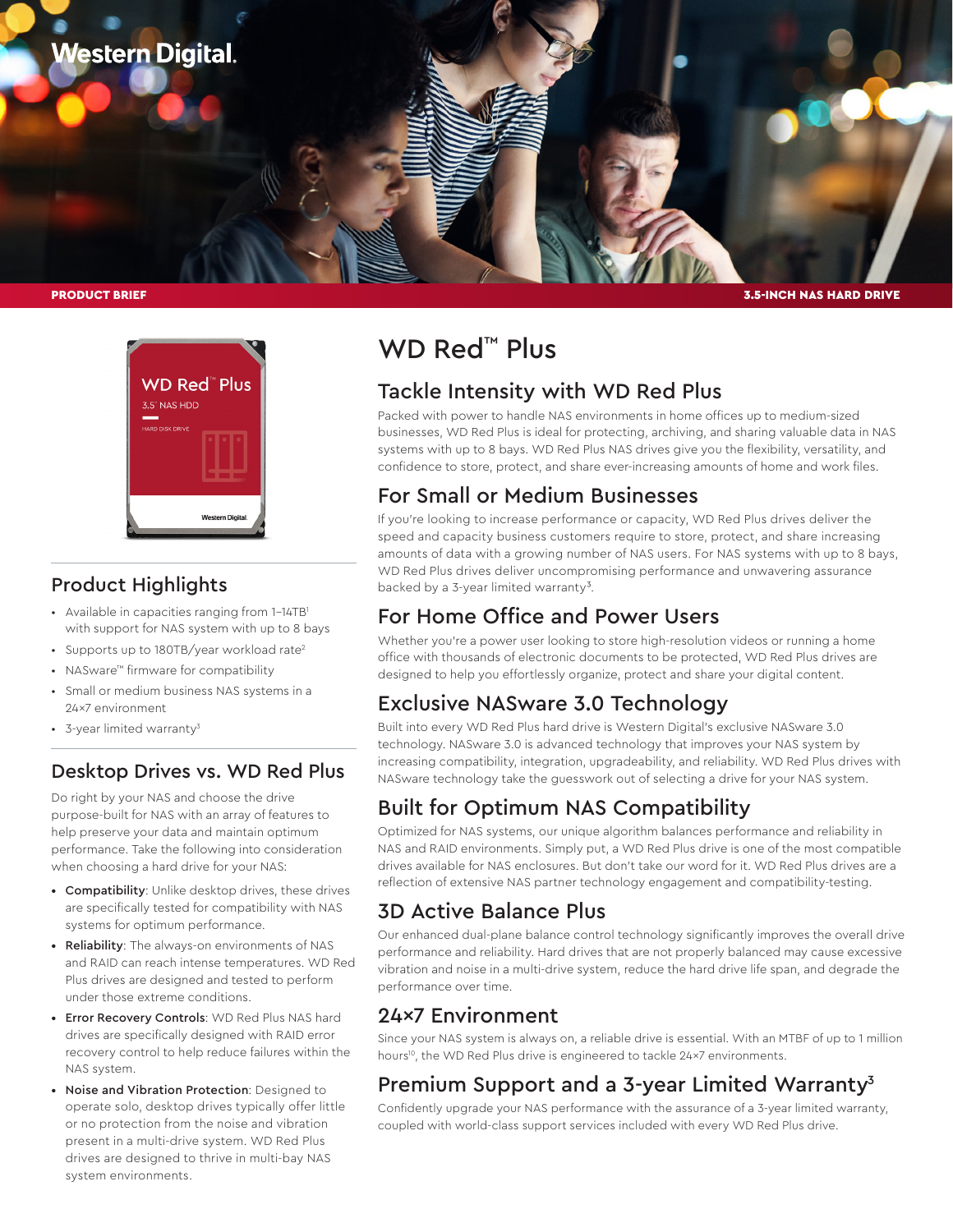#### PRODUCT BRIEF

#### 3.5-INCH NAS HARD DRIVE

#### Specifications

|                                                                                           | 14TB <sup>1</sup>         | 14TB <sup>1</sup>         | 12TB <sup>1</sup>       | 12TB <sup>1</sup>         | 10TB <sup>1</sup>         | 10TB <sup>1</sup>         | 8TB <sup>1</sup>          | 8TB <sup>1</sup>          |
|-------------------------------------------------------------------------------------------|---------------------------|---------------------------|-------------------------|---------------------------|---------------------------|---------------------------|---------------------------|---------------------------|
| Model Number <sup>4</sup>                                                                 | WD140EFGX                 | WD140EFFX                 | WD120EFBX               | WD120EFAX                 | WD101EFBX                 | WD101EFAX                 | WD80EFBX                  | WD80EFAX                  |
| Recording technology                                                                      | <b>CMR</b>                | <b>CMR</b>                | <b>CMR</b>              | <b>CMR</b>                | <b>CMR</b>                | <b>CMR</b>                | <b>CMR</b>                | CMR                       |
| Interface                                                                                 | SATA 6 Gb/s               | SATA 6 Gb/s               | SATA 6 Gb/s             | SATA 6 Gb/s               | SATA 6 Gb/s               | SATA 6 Gb/s               | SATA 6 Gb/s               | SATA 6 Gb/s               |
| Formatted capacity <sup>1</sup>                                                           | 14TB                      | 14TB                      | 12TB                    | 12TB                      | 10TB                      | 10TB                      | 8TB                       | 8TB                       |
| Form factor                                                                               | $3.5$ -inch               | $3.5$ -inch               | $3.5$ -inch             | $3.5$ -inch               | $3.5$ -inch               | 3.5-inch                  | $3.5$ -inch               | $3.5$ -inch               |
| Native command queuing                                                                    | Yes                       | Yes                       | Yes                     | Yes                       | Yes                       | Yes                       | Yes                       | Yes                       |
| Advanced Format (AF)                                                                      | Yes                       | Yes                       | Yes                     | Yes                       | Yes                       | Yes                       | Yes                       | Yes                       |
| RoHS compliant <sup>5</sup>                                                               | Yes                       | Yes                       | Yes                     | Yes                       | Yes                       | Yes                       | Yes                       | Yes                       |
| Performance                                                                               |                           |                           |                         |                           |                           |                           |                           |                           |
| Internal transfer rate <sup>6</sup> up to                                                 | 210 MB/s                  | 210 MB/s                  | 196 MB/s                | 196 MB/s                  | $215$ MB/s                | $215$ MB/s                | 210 MB/s                  | 210 MB/s                  |
| Cache $(MB)^1$                                                                            | 512 MB                    | 512 MB                    | 256 MB                  | 256 MB                    | 256 MB                    | 256 MB                    | 256 MB                    | 256 MB                    |
| <b>RPM</b>                                                                                | 7200                      | 72007                     | 7200                    | 7200 <sup>8</sup>         | 7200                      | 7200 <sup>8</sup>         | 7200                      | 7200 <sup>8</sup>         |
| Reliability/Data Integrity                                                                |                           |                           |                         |                           |                           |                           |                           |                           |
| Load/unload cycles <sup>8</sup>                                                           | 600,000                   | 600,000                   | 600,000                 | 600,000                   | 600,000                   | 600,000                   | 600,000                   | 600,000                   |
| Non-recoverable errors per bits read                                                      | $<$ 1 in 10 <sup>14</sup> | $<$ 1 in 10 <sup>14</sup> | $1$ in $10^{14}$        | $<$ 1 in 10 <sup>14</sup> | $<$ 1 in 10 <sup>14</sup> | $<$ 1 in 10 <sup>14</sup> | $<$ 1 in 10 <sup>14</sup> | $<$ 1 in 10 <sup>14</sup> |
| MTBF (hours) <sup>9</sup>                                                                 | 1,000,000                 | 1,000,000                 | 1,000,000               | 1,000,000                 | 1,000,000                 | 1,000,000                 | 1,000,000                 | 1,000,000                 |
| Workload rate (TB/year) <sup>2</sup>                                                      | 180                       | 180                       | 180                     | 180                       | 180                       | 180                       | 180                       | 180                       |
| Limited warranty (years) <sup>3</sup>                                                     | $\mathbf 3$               | 3                         | $\overline{\mathsf{3}}$ | $\overline{\mathsf{3}}$   | $\mathsf 3$               | $\overline{3}$            | 3                         | $\overline{3}$            |
| Power Management <sup>10</sup>                                                            |                           |                           |                         |                           |                           |                           |                           |                           |
| 12VDC ±5% (A, peak)                                                                       | 1.85                      | 1.85                      | 1.84                    | 1.84                      | 1.75                      | 1.75                      | 1.85                      | 1.85                      |
| 5VDC ±5% (A, peak)                                                                        |                           |                           |                         |                           |                           |                           |                           |                           |
| Average power requirements (W)<br>Read/write<br>Idle<br>Standby and sleep                 | 6.5<br>3.0<br>0.8         | 6.5<br>3.0<br>0.8         | 6.3<br>2.9<br>0.6       | 6.3<br>2.9<br>0.6         | 8.4<br>4.6<br>0.5         | 8.4<br>4.6<br>0.5         | 8.8<br>5.3<br>0.8         | 8.8<br>5.3<br>0.8         |
| <b>Environmental Specifications</b>                                                       |                           |                           |                         |                           |                           |                           |                           |                           |
| Temperature (°C)<br>Operating<br>Non-operating                                            | 0 to 65<br>-40 to 70      | 0 to 65<br>-40 to 70      | 0 to 65<br>-40 to 70    | 0 to 65<br>-40 to 70      | 0 to 65<br>-40 to 70      | 0 to 65<br>-40 to 70      | 0 to 65<br>-40 to 70      | 0 to 65<br>-40 to 70      |
| Shock (Gs)<br>Operating, (2 ms, write)<br>Operating, (2 ms, read)<br>Non-operating (2 ms) | 30<br>65<br>300           | 30<br>65<br>300           | 30<br>65<br>300         | 30<br>65<br>300           | 30<br>65<br>250           | 30<br>65<br>250           | 30<br>65<br>300           | 30<br>65<br>300           |
| Acoustics (dBA)<br>Idle<br>Seek (average)                                                 | 20<br>29                  | 20<br>29                  | 20<br>29                | 20<br>29                  | 34<br>38                  | 34<br>38                  | 27<br>29                  | 27<br>29                  |
| <b>Physical Dimensions</b>                                                                |                           |                           |                         |                           |                           |                           |                           |                           |
| Height (in./mm, max)                                                                      | 1.028/26.1                | 1.028/26.1                | 1.028/26.1              | 1.028/26.1                | 1.028/26.1                | 1.028/26.1                | 1.028/26.1                | 1.028/26.1                |
| Length (in./mm, max)                                                                      | 5.787/147                 | 5.787/147                 | 5.787/147               | 5.787/147                 | 5.787/147                 | 5.787/147                 | 5.787/147                 | 5.787/147                 |
| Width (in./mm, $\pm$ .01 in.)                                                             | 4/101.6                   | 4/101.6                   | 4/101.6                 | 4/101.6                   | 4/101.6                   | 4/101.6                   | 4/101.6                   | 4/101.6                   |
| Weight ( $\frac{1}{2}$ /kg, $\pm$ 3%)                                                     | 1.52/0.69                 | 1.52/0.69                 | 1.46/0.66               | 1.46/0.66                 | 1.65/0.75                 | 1.65/0.75                 | 1.58 / 0.715              | 1.58/0.715                |

Specifications subject to change without notice.

 $11MB = 1$  million bytes,  $1GB = 1$  billion bytes and  $1TB = 1$  trillion bytes. Actual user capacity may be less depending on operating environment.

<sup>2</sup> Workload rate is defined as the amount of user data transferred to or from the hard drive.

Workload rate is annualized (TB transferred X (8760 / recorded power-on hours)). Workload rate will vary depending on your hardware and software components and configurations.

<sup>3</sup> See support.wdc.com/warranty for regionally specific warranty details.

4 Not all products may be available in all regions of the world.

5 This hard drive product meets or exceeds Restriction of Hazardous Substances (RoHS) compliance requirements as mandated by the RoHS Directive 2011/65/EU and Directive (EU) 2015/863.

6 Up to stated speed. As used for transfer rate, 1 MB/s = 1 million bytes per second. Based on internal testing; performance may vary depending upon host device, usage conditions, drive capacity, and other factors.

#### 7 Actual spindle motor rotational speed for this model is 7200 RPM; although ID Device may report 5400 to reflect previous Performance Class designation.

8 Controlled unload at ambient condition.

9 MTBF specifications are based on a sample population and are estimated by statistical measurements and acceleration algorithms under typical operating conditions: workload of<br>90TB/year and drive temperature of 40°C. Derating of MTBF will occur above these parameters,<br>up to 65°C drive temperature. MTBF does not constitute a warranty.

10 Power measurements at room/ambient temperature.

#### **Western Digital**